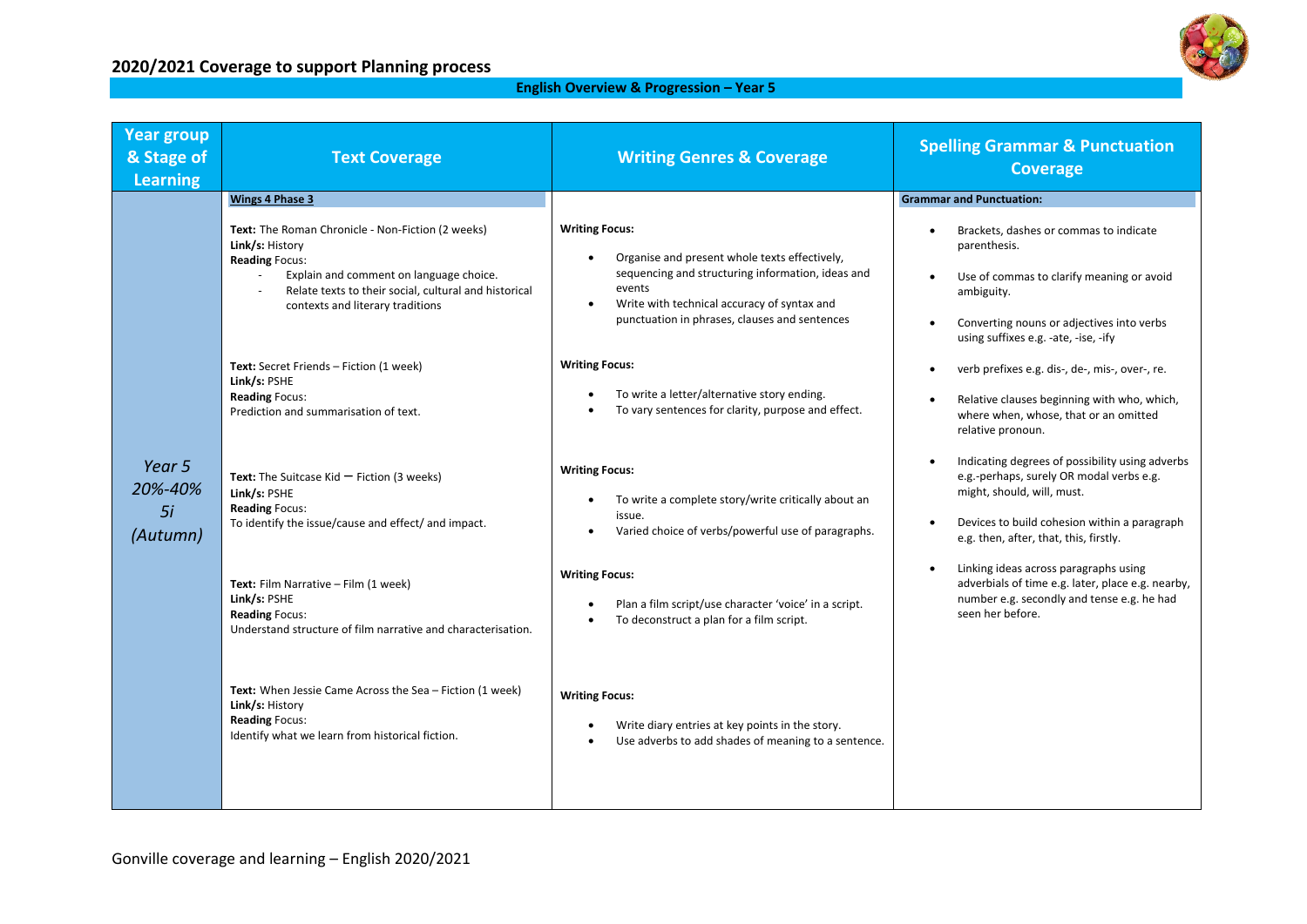

|                                      | Text: Please Mrs Butler - Poetry (2 weeks)                                                                                                                                                                                                                                                                                        | <b>Writing Focus:</b>                                                                                                                                                                                                                                                                                      | <b>Spelling:</b>                                                                                                                                                                                                                                                            |
|--------------------------------------|-----------------------------------------------------------------------------------------------------------------------------------------------------------------------------------------------------------------------------------------------------------------------------------------------------------------------------------|------------------------------------------------------------------------------------------------------------------------------------------------------------------------------------------------------------------------------------------------------------------------------------------------------------|-----------------------------------------------------------------------------------------------------------------------------------------------------------------------------------------------------------------------------------------------------------------------------|
|                                      | Link/s: $N/A$<br><b>Reading Focus:</b><br>Compare and contrast poems on similar themes.                                                                                                                                                                                                                                           | To write a poem based on one of the poems read.<br>Recognise the words that are essential to meaning.                                                                                                                                                                                                      | -cious and -tious (vicious, grace - gracious,<br>ambitious, malice - malicious).                                                                                                                                                                                            |
|                                      |                                                                                                                                                                                                                                                                                                                                   |                                                                                                                                                                                                                                                                                                            | -cial and -tial (official, special confidential,<br>essential).                                                                                                                                                                                                             |
|                                      | <b>Wings 5 Phase 1</b><br>Text: Kensuke's Kingdom - Fiction (4 weeks)<br>Link/s: History<br><b>Reading Focus:</b><br>Character presentation/relationships/impact author's view.<br>Text: Pillow Talk - Poetry (1 week)<br>Link/s: PSHE<br><b>Reading Focus:</b><br>Explain and comment on language choice in a range of<br>poems. | <b>Writing Focus:</b><br>Write character profile/introduce new<br>character/review.<br>Writing complex sentences using<br>$\bullet$<br>commas/conjunctions etc.<br><b>Writing Focus:</b><br>To write poems using different poetic techniques.<br>$\bullet$<br>Select appropriate and effective vocabulary. | -ant, ance/-ancy -ent, ence/ - ency (e.g.<br>observant, observance, hesitancy, innocent,<br>obedience, frequency).<br>-able and ible -ably and ibly (adorable,<br>$\bullet$<br>adorably, considerably, legible, horribly)<br>Suffixes with -fer (refer, referred, referral) |
| Year 5<br>41%-60%<br>5ii<br>(Spring) | Text: World War II Evacuee - Non-Fiction (1 week)<br>Link/s: History<br><b>Reading Focus:</b><br>Cause & effect relationships/structure of text.                                                                                                                                                                                  | <b>Writing Focus:</b><br>To write a leaflet to inform and persuade.<br>To identify future and conditional tenses.                                                                                                                                                                                          |                                                                                                                                                                                                                                                                             |
|                                      | Text: Anne Frank - Autobiography (1 week)<br>Link/s: History<br><b>Reading Focus: History</b><br>To make inferences about the text.                                                                                                                                                                                               | <b>Writing Focus:</b><br>To write a journal entry.<br>To use a range of punctuation correctly.                                                                                                                                                                                                             |                                                                                                                                                                                                                                                                             |
|                                      | Text: Johnny and the Dead - Play script (1 week)<br>Link/s: Drama<br><b>Reading Focus:</b><br>Format/setting/storyline/directions/dialogue/characters.                                                                                                                                                                            | <b>Writing Focus:</b><br>Write an additional scene/advice to an actor/a<br>$\bullet$<br>review.<br>Modal verbs/subordinate clauses/non-standard<br>$\bullet$<br>English.                                                                                                                                   |                                                                                                                                                                                                                                                                             |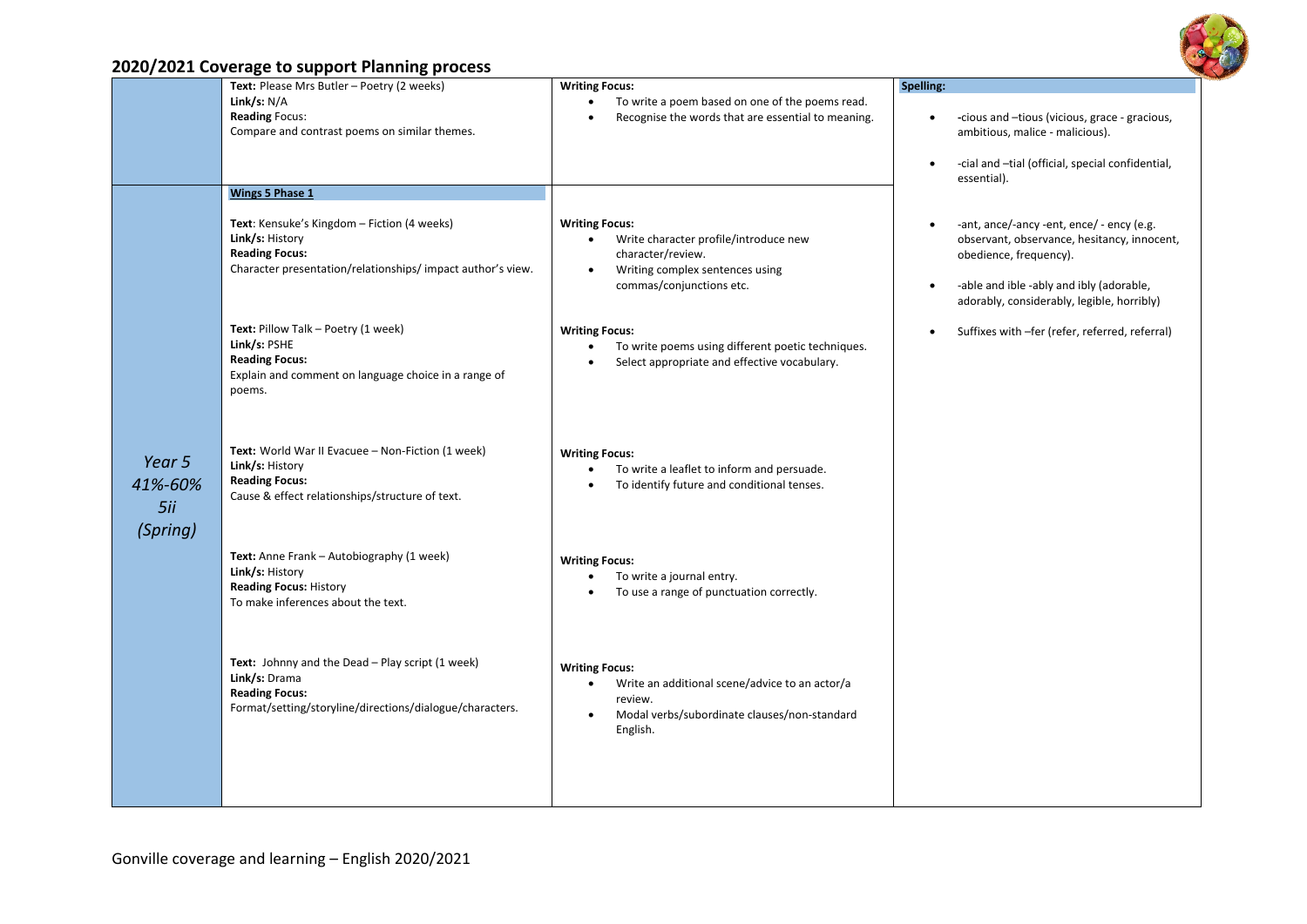

|                              | Text: I Like This Poem - Poetry (1 week)<br>Link/s: History/Geography<br><b>Reading Focus:</b><br>Identify poetic devices and how they enhance the poem.           | <b>Writing Focus:</b><br>To write a poem with the structure of The<br>$\bullet$<br>Jabberwocky.<br>TO recognise the importance of using precise<br>$\bullet$<br>adjectives. |  |
|------------------------------|--------------------------------------------------------------------------------------------------------------------------------------------------------------------|-----------------------------------------------------------------------------------------------------------------------------------------------------------------------------|--|
|                              | Text: Film Stars - Non-Fiction (1 week)<br>Link/s: Media Studies<br><b>Reading Focus:</b><br>Identify and comment on writer's purposes and viewpoint               | <b>Writing Focus:</b><br>To write a formal letter.<br>$\bullet$<br>To organise and present whole text effectively.<br>$\bullet$                                             |  |
|                              | <b>Wings 5 Phase 1</b>                                                                                                                                             |                                                                                                                                                                             |  |
|                              | Text: Becoming Media Savvy - Non-Fiction (2 weeks)<br>Link/s: Media Studies<br><b>Reading Focus:</b><br>Identify question types/impact of advertising on consumer. | <b>Writing Focus:</b><br>Adapt a script to create a specific tone/write cinema<br>$\bullet$<br>advert.<br>To make a storyboard.<br>$\bullet$                                |  |
| Year 5                       | Text: Greek Myths - Fiction (2 weeks)<br>Link/s: History<br><b>Reading Focus:</b><br>Understand oral origin of myths/read different versions.                      | <b>Writing Focus:</b><br>To write your own Greek myth.<br>$\bullet$<br>To recognise, suggest and use adverbial phrases.<br>$\bullet$                                        |  |
| 61%-80%+<br>5iii<br>(Summer) | Text: Journey to Jo'burg<br>Link/s: History/Geography<br><b>Reading Focus:</b>                                                                                     | <b>Writing Focus:</b><br>Write a new scene/an appropriate new ending.<br>$\bullet$<br>To use a range of cohesive devices including<br>$\bullet$<br>synonyms.                |  |
|                              | Text: The Mousehole Cat - Fiction (1 week)<br>Link/s: Geography<br><b>Reading Focus:</b><br>Identify metaphors, similes and personification in writing.            | <b>Writing Focus:</b><br>Story writing using figurative language.<br>$\bullet$<br>Using the success criteria to redraft.<br>$\bullet$                                       |  |
|                              |                                                                                                                                                                    |                                                                                                                                                                             |  |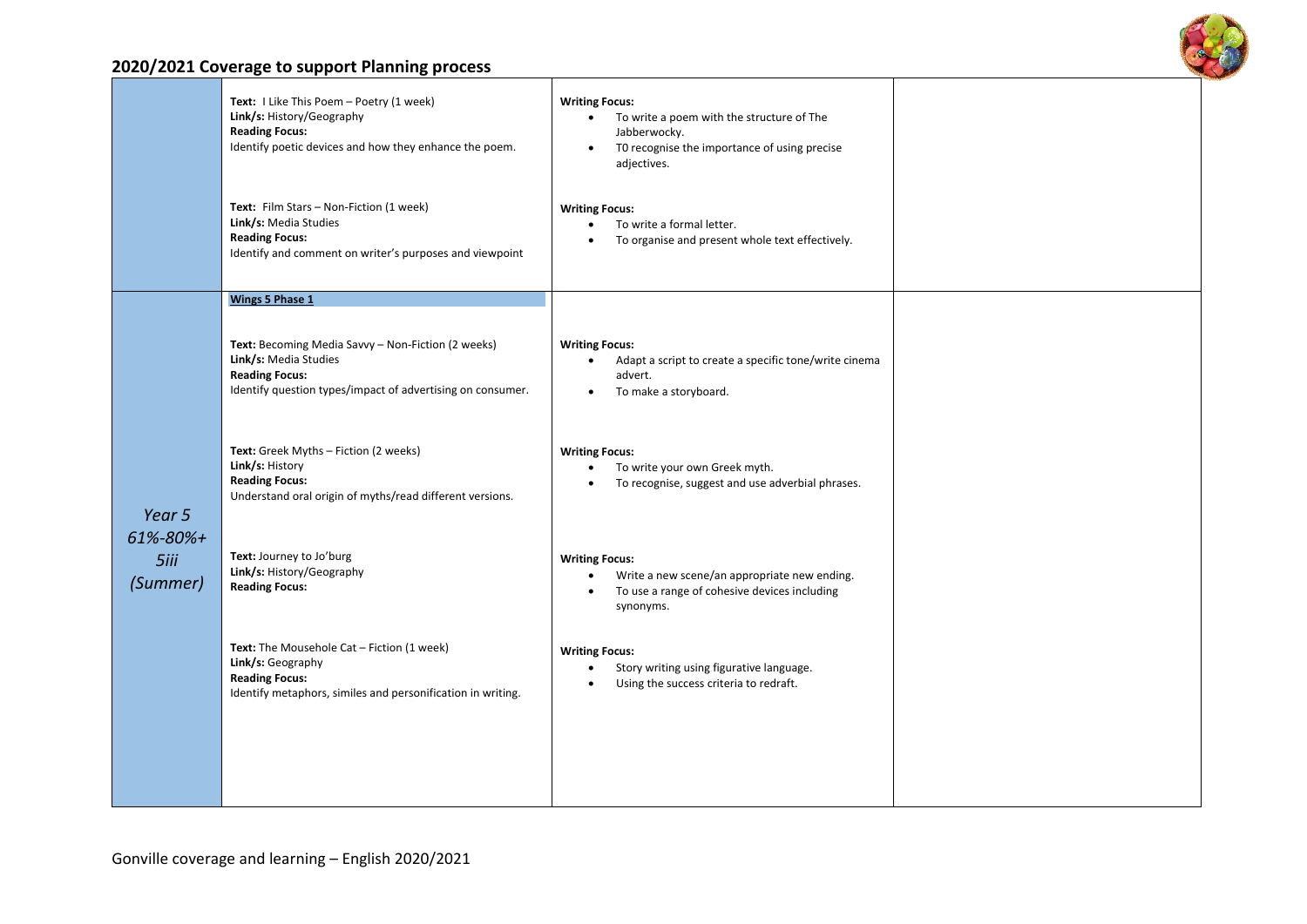

| Text: Quakes, Floods and Other Disasters - Non-Fiction (1<br>week)<br>Link/s: Geography<br><b>Reading Focus:</b><br>Understand, describe, select or retrieve information/ Deduce,<br>infer or interpret information, events or ideas from texts. | <b>Writing Focus:</b><br>Produce texts appropriate to task, reader and<br>$\bullet$<br>purpose.<br>Construct paragraphs and use cohesion within and<br>$\bullet$<br>between paragraphs. |  |
|--------------------------------------------------------------------------------------------------------------------------------------------------------------------------------------------------------------------------------------------------|-----------------------------------------------------------------------------------------------------------------------------------------------------------------------------------------|--|
| Text: St George and the Dragon - Fiction (1 week)<br>Link/s: Religious Education<br><b>Reading Focus:</b><br>Deduce, infer or interpret information, events or ideas from<br>texts/ Relate texts to social, cultural and historical traditions.  | <b>Writing Focus:</b><br>Organise and present whole texts effectively.<br>$\bullet$<br>Write with technical accuracy.<br>$\bullet$                                                      |  |
| Text: Spy School - Non-Fiction (1 week)<br>Link/s: History/Politics<br><b>Reading Focus:</b><br>Understand, select and retrieve information/ Deduce, infer or<br>interpret information, events or ideas from texts.                              | <b>Writing Focus:</b><br>Use cohesion within and between paragraphs.<br>$\bullet$<br>Write with technical accuracy.<br>$\bullet$                                                        |  |
|                                                                                                                                                                                                                                                  |                                                                                                                                                                                         |  |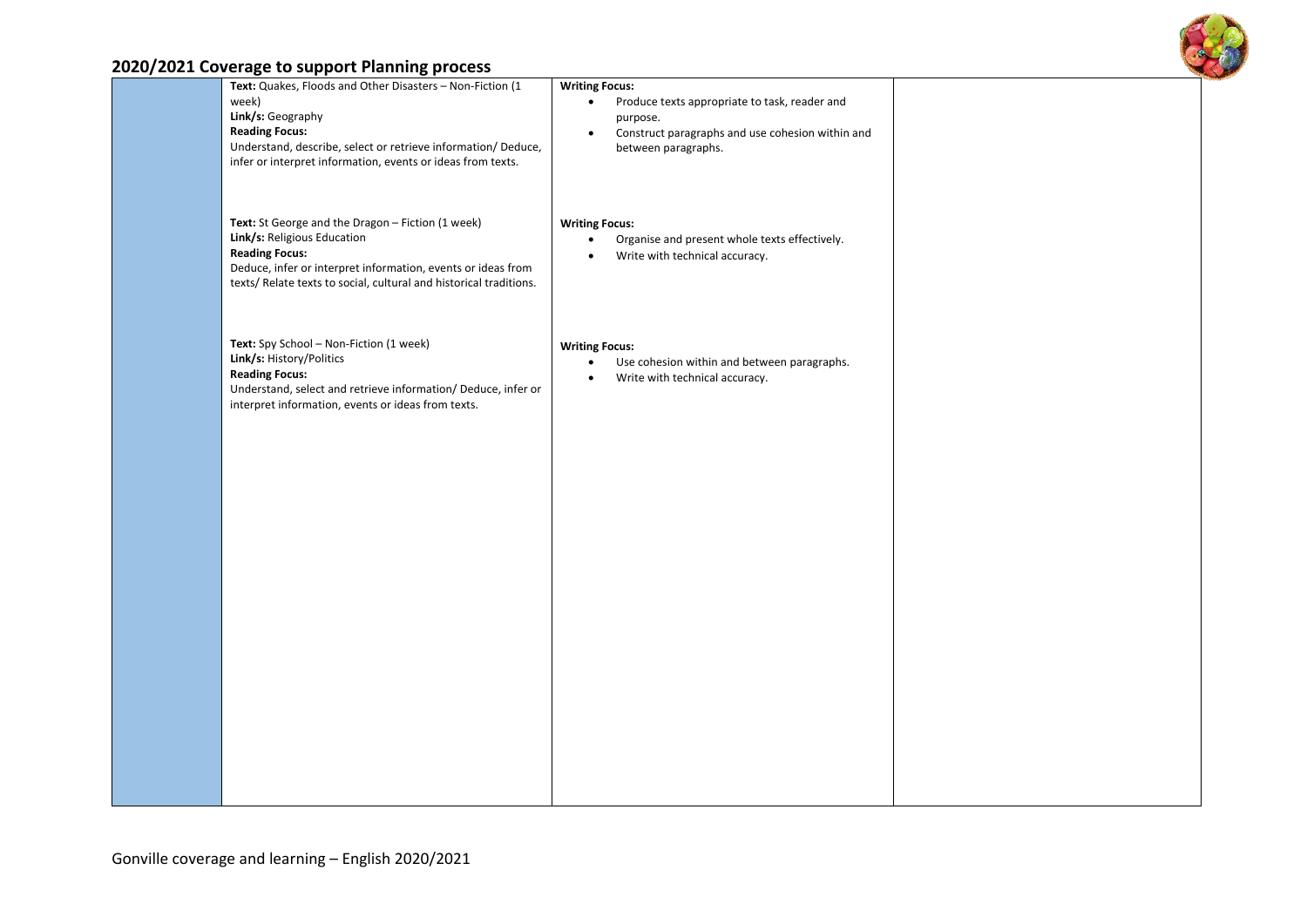



|                                   | Reading Coverage Statements for the year                                                                                                                                                                                                                                                                                                                                                                                                                                                                                                                                           | Writing Coverage Statements for the year                                                                                                                                     |
|-----------------------------------|------------------------------------------------------------------------------------------------------------------------------------------------------------------------------------------------------------------------------------------------------------------------------------------------------------------------------------------------------------------------------------------------------------------------------------------------------------------------------------------------------------------------------------------------------------------------------------|------------------------------------------------------------------------------------------------------------------------------------------------------------------------------|
|                                   | <b>Reading Coverage:</b>                                                                                                                                                                                                                                                                                                                                                                                                                                                                                                                                                           | <b>Writing Milestones</b>                                                                                                                                                    |
|                                   | Pupils will be taught to:                                                                                                                                                                                                                                                                                                                                                                                                                                                                                                                                                          | Plan and write a range of genres for different audiences, selecting genre features<br>$\bullet$<br>for style and effect.                                                     |
|                                   | Apply their growing knowledge of root words, prefixes and suffixes (morphology<br>$\bullet$<br>and etymology), both to read aloud and to understand the meaning of new words<br>that they meet.<br>Continuing to read and discuss an increasingly wide range of fiction, poetry, plays,<br>$\bullet$                                                                                                                                                                                                                                                                               | Organise into cohesive paragraphs that link and confident use of organisational<br>devices for effect.<br>Describe characters, setting and plot with precision.<br>$\bullet$ |
|                                   | non-fiction and reference books or textbooks.                                                                                                                                                                                                                                                                                                                                                                                                                                                                                                                                      | Write a range of sentence styles.                                                                                                                                            |
|                                   | Reading books that are structured in different ways and reading for a range of<br>$\bullet$<br>purposes.                                                                                                                                                                                                                                                                                                                                                                                                                                                                           | Selecting grammatical features for cohesion and effect on the reader.                                                                                                        |
|                                   | Increasing their familiarity with a wide range of books, including myths, legends<br>$\bullet$<br>and traditional stories, modern fiction, fiction from our literary heritage, and<br>books from other cultures and traditions.                                                                                                                                                                                                                                                                                                                                                    | Using the correct verb tense in and across paragraphs consistently.<br>$\bullet$<br>Demarcating sentences accurately.                                                        |
| <b>Overall</b><br><b>Coverage</b> | Recommending books that they have read to their peers, giving reasons for their<br>$\bullet$<br>choices.                                                                                                                                                                                                                                                                                                                                                                                                                                                                           | KS2 punctuation is being used accurately on many occasions.<br>$\bullet$<br>Spelling all words from year 3-4 correctly and many from year 5-6.                               |
|                                   | Identifying and discussing themes and conventions in and across a wide range of<br>$\bullet$<br>writing.                                                                                                                                                                                                                                                                                                                                                                                                                                                                           | Writing is legible and joined, quality is maintained at speed.                                                                                                               |
|                                   | Making comparisons within and across books.<br>$\bullet$                                                                                                                                                                                                                                                                                                                                                                                                                                                                                                                           |                                                                                                                                                                              |
|                                   | Learning a wider range of poetry by heart.<br>$\bullet$                                                                                                                                                                                                                                                                                                                                                                                                                                                                                                                            |                                                                                                                                                                              |
|                                   | Preparing poems and plays to read aloud and to perform, showing understanding<br>$\bullet$<br>through intonation, tone and volume so that the meaning is clear to an audience.                                                                                                                                                                                                                                                                                                                                                                                                     |                                                                                                                                                                              |
|                                   | Understand what they read by:<br>$\bullet$<br>checking that the book makes sense to them, discussing their understanding and<br>exploring the meaning of words in context;<br>asking questions to improve their understanding;<br>drawing inferences such as inferring characters' feelings, thoughts and motives<br>ä,<br>from their actions, and justifying inferences with evidence;<br>predicting what might happen from details stated and implied;<br>summarising the main ideas drawn from more than one paragraph, identifying key<br>details that support the main ideas; |                                                                                                                                                                              |
|                                   | identifying how language, structure and presentation contribute to meaning.                                                                                                                                                                                                                                                                                                                                                                                                                                                                                                        |                                                                                                                                                                              |